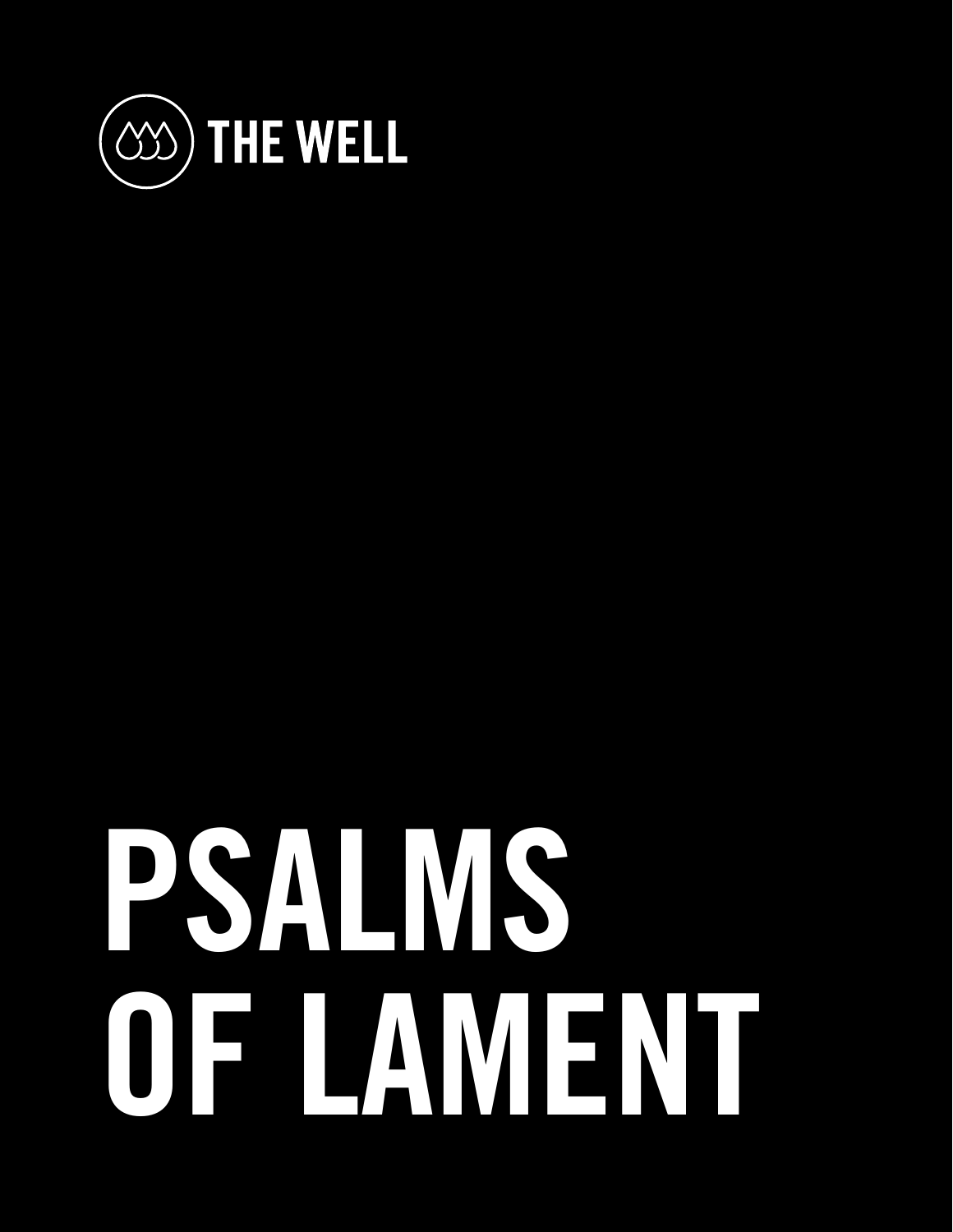## WHAT DOES IT MEAN TO LAMENT?

### ALTHOUGH LAMENTING IS OFTEN CAUSED BY PAIN, FRUS-TRATION, OR SORROW, IT IS SO MUCH MORE THAN COM-PLAINING OR GRIEF. LAMENT IS A FORM OF PRAYER, IT INVOLVES TURNING TO GOD, AND IT HELPS US RENEW OUR TRUST IN HIM AS WE POUR OUT OUR HEARTS AND CALL ON HIM TO INTERVENE.

#### **COMMUNITY**

Prayers expressing deep sorrow for the troubles of a nation or a group as a whole.

#### Psalm 12

Psalm 44 Psalm 58 Psalm 60 Psalm 74 Psalm 79 Psalm 80 Psalm 90 Psalm 94 Psalm 123 Psalm 126 Psalm 129

#### **PENITENTIAL**

Prayers specifically for forgiveness from sins that have been committed.

#### Psalm 6

Psalm 32 Psalm 38 Psalm 51 Psalm 102 Psalm 130 Psalm 143

#### **INDIVIDUAL**

Prayers personalized to specific to individual difficulties and pain.

| Psalm 3-5          | <b>Psalm 52-57</b> |
|--------------------|--------------------|
| Psalm 7            | Psalm 59           |
| <b>Psalm 9-10</b>  | Psalm 61           |
| <b>Psalm 13-14</b> | Psalm 64           |
| Psalm 17           | Psalm 70           |
| Psalm 22           | Psalm 71           |
| <b>Psalm 25-28</b> | Psalm 77           |
| Psalm 31           | Psalm 86           |
| Psalm 36           | Psalm 89           |
| Psalm 39           | Psalm 120          |
| Psalm 40:12-17     | Psalm 139          |
| Psalm 41-43        | Psalm 141-142      |

#### **IMPRECATORY**

More radical prayers; curses are pronounced on those who have caused crisis or pain.\*

Psalm 35 Psalm 69 Psalm 83 Psalm 88 Psalm 109 Psalm 137 Psalm 140

*\*We often struggle with prayers like this because in our culture it feels like we have no enemies, or as Christians we know the commands to love our enemies. But these prayers are great to use against spiritual warfare, your own sin/flesh, or corruption you see in the world, injustice, etc.*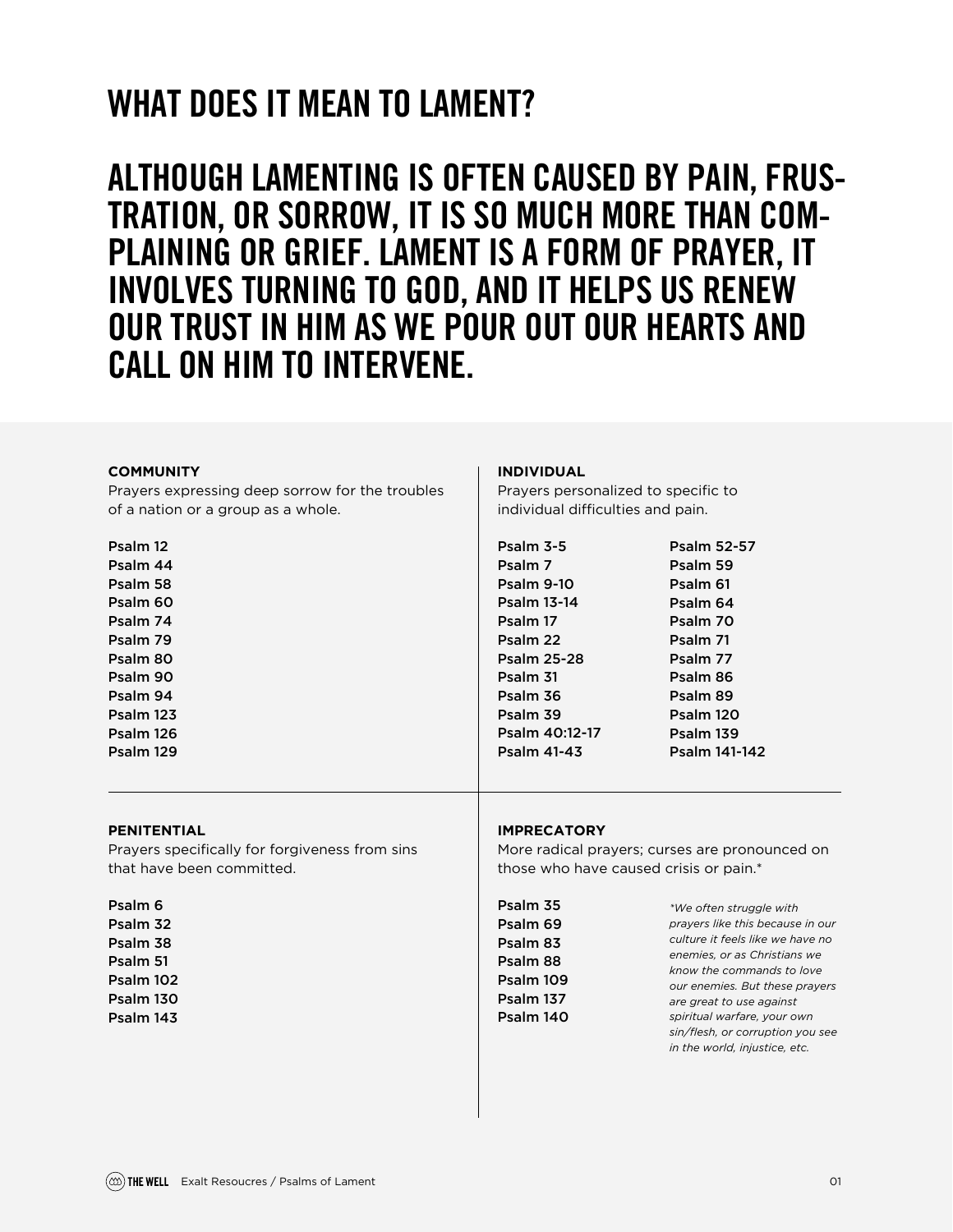## PRAYER EXAMPLE

#### **PSALM 42**

Just like the deer pants for flowing streams of water, so my soul, o Lord my God, my soul pants and thirsts and longs for you. My God, I long for you. You, the living God, the God of the nations, the God of my soul, the God who saves me, the God who is dear to me, I long for you, Most High. When I shall I be with you forever, or when will you appear again to me, to sustain me? I feel myself draining, and growing in sorrow. I feel myself drifting, and losing my strength. Those around me mock me, saying that you are distant, and my own soul speaks lies to me, that you don't care. I remember, God, I remember, how I would come before you, with the rest of the Body, and I would sing praises to your name, I would feel like I was ascending into the very throne room of grace. I would sing shouts of praise, and I would be connected to you. I would lift up shouts before you, God.

O soul, foolish soul, why are you downcast? Why are you so discouraged, why do you lose heart? Why so much turmoil, so much stress? Why the lack of joy? Hope in your God; He is indeed your salvation, He is indeed your God. He has not forgotten, He loves deeply, find strength in Him.

My soul is cast down within me, and therefore, I will remember you. Because I feel sad, I will remember you all the more, and think of you more and more fervently. You are my sustainer, I have none besides you. From the moment of my birth until now it is clear that you have been ever present, and never change. You have been performing miracles, and you have showcased your glory to me. Deep calls to deep, floods rise up, the roar of your waterfalls comes upon me, they crash over me, and it feels like chaos! Yet by the day you call your steadfast love, you remind me of the message of the cross. At night you power over me, and remind me of the truth, you have saved me! God, I am yours, you have saved. I sing to you in song, see you in the Scriptures, I speak to you through prayers. When I doubt, I ask you, where you are, do you still love me? Why have you forgotten me? My emotions, they are what rages! My emotions become my main enemy. My emotions nearly taunt me. I stop believing facts and begin believing feelings. Up and down, back and forth, basing my existence on what I'm feeling! As they speak to me, asking "Where is your God," I must recognize them for what they are.

Why are you sad, o soul? Why allow these emotions to change you? Hope in God, for again, and one day forever, will He be praised! He already has saved you, and will one day eternally save you! He is our salvation, and He has already saved, and in this we can rejoice, and one day will rejoice forever.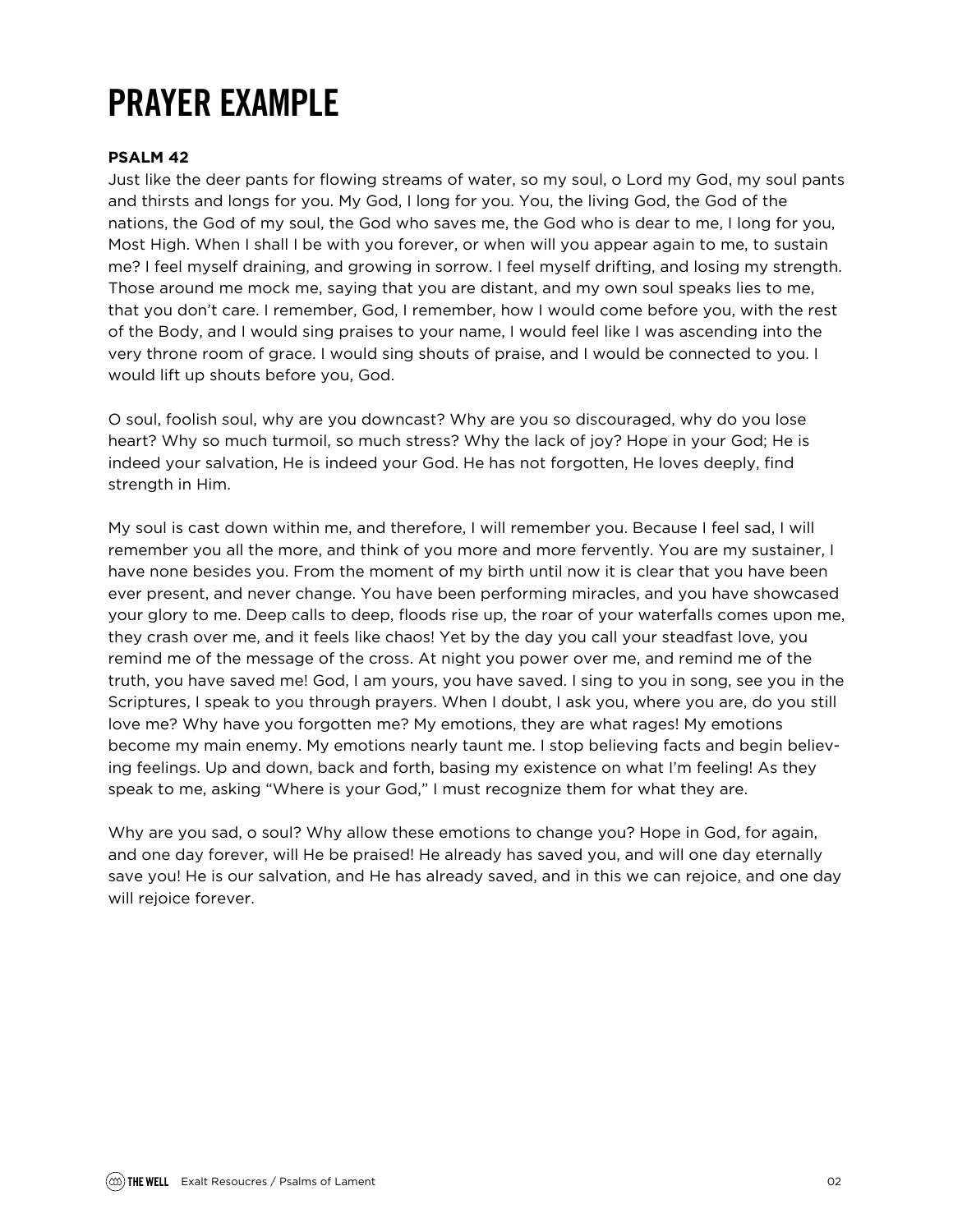# PRAYER EXAMPLE

#### **PSALM 6**

God, please have mercy on me. Please be patient with me and help me. I know I deserve your anger right now and you would be right to discipline me. But please, have compassion on me and show me your kindness despite my failure. I feel so weak, so helpless, so unable to right the wrongs that I have done. Would you change me? Would you heal me and save me from my sin? I ache and groan because I'm suffering in this life, most of it from my own doing and I hate what I struggle with. My very body, my bones and my heart, are in so much pain and I know it's because this world is not my home. How long, God, must I struggle? Will you please remove this from me and bring me back to you again? I don't want this anymore, but I can't save myself.

Show yourself to me, Lord, for you are my only rescue and my help in times of need. Show me the way out from under this weight. I know you are able to save me. I know you are steadfast and faithful even when I'm not. I know your love for me never ends and I beg you for mercy because of this love for me. Remember your love for me...this is the only hope I have. Won't you save me from this so that I can praise you instead? I want to live fully in you, and without you, there is nothing for me but death.

Hear my cries, God! I feel like all this sadness has consumed me. All I do is cry, day and night. I'm full of grief and it's starting to blur my vision. I can't even see straight anymore with all my tears and sorrow as my enemies surround me. I'm done with this! Anyone who is doing wrong or seeking trouble, get away from me! I know that if I resist the devil, he too will have to run away. The Lord, my God, my refuge, he has heard my cry for help. He has heard all my tears; he is so aware of me! He will answer me and come to my rescue. I am confident in him! Everyone who is against me, who is trying to take me down, they will be ashamed and afraid because of my God. Though they may come for me, they will turn back in embarrassment. They will not succeed in their evil plans.